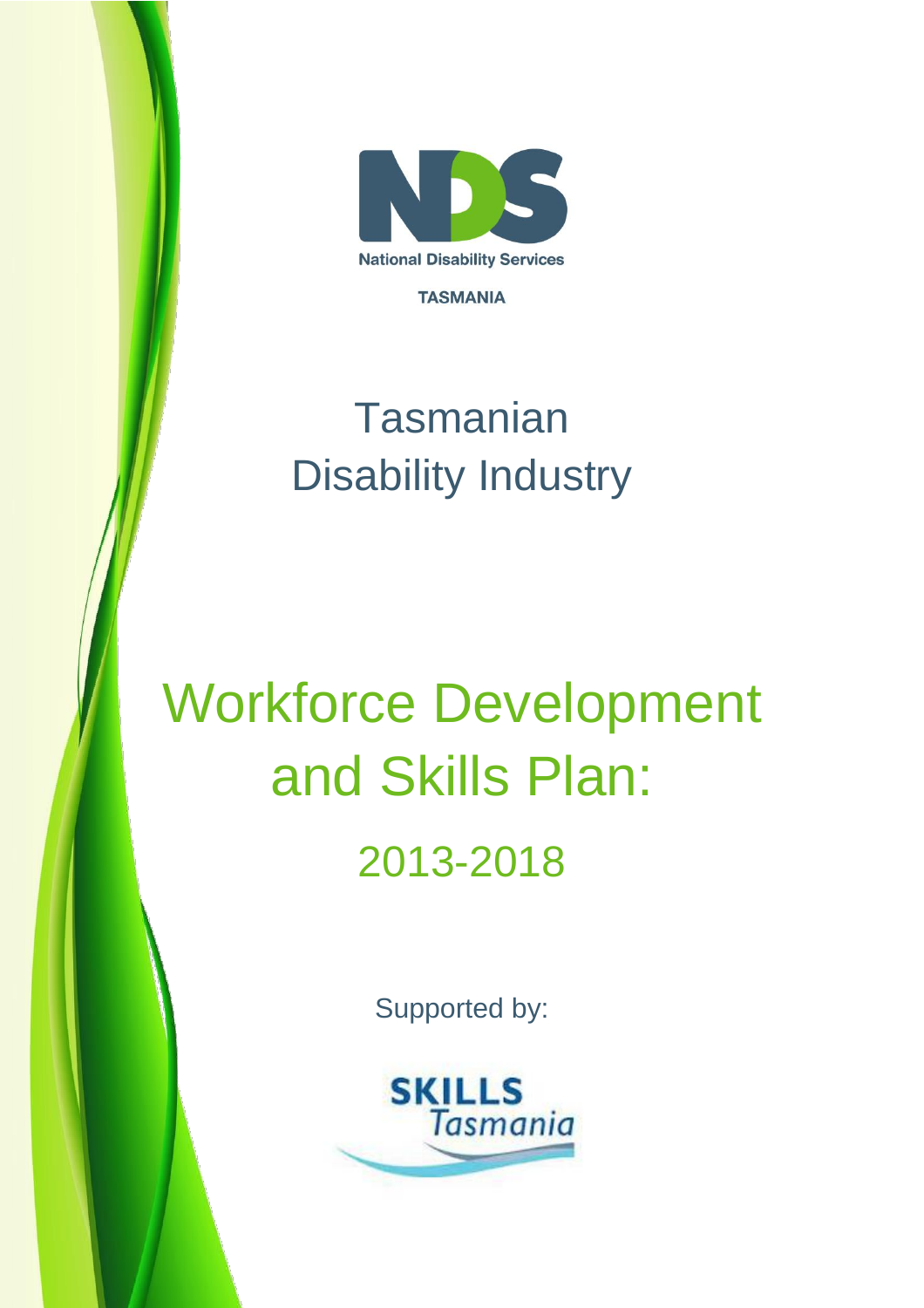NDS Tasmania 1/160 Collins Street | HOBART TAS 7000 P: 03 6223 6086 | E: [ndstas@nds.org.au](mailto:ndstas@nds.org.au) W: [www.nds.org.au](http://www.nds.org.au/)

June 2013



National Disability Services (NDS) is Australia's peak body for non-government disability service organisations. Collectively, over 900 NDS members operate several thousand services for Australians with all types of disability. Members range in size from small support groups to large multi-service organisations.

#### **Purpose**

NDS's purpose is to promote quality service provision and life opportunities for Australians with disability. This is achieved by influencing governments at all levels and providing members with information and advice, networking opportunities and business support.

NDS Tasmania represents organisations receiving over 90% of state-based funding for disability service provision in Tasmania. Its members are drawn from disability services in all regions of the state. It also serves a number of individual and associate members. Collectively, NDS Tasmania members provide services to thousands of Tasmanians with a disability and their families and carers. Our members range in size from small support groups to large multi-service organisations and are located across the state.

#### **Acknowledgments**

The development of this Plan has been sponsored by Skills Tasmania, overseen by the Workforce Development Sub-Committee of National Disability Services Tasmania, and facilitated by RDS Partners Pty Ltd.

The project team wishes to acknowledge the support and input of the following advisory group members:

- Paul Byrne (Chair)
- Darryleen Wiggins
- Glenn Joyce
- Alex Yong
- Linda Seaborn

**RDS Partners** is a multi-disciplinary team dedicated to facilitating positive social, economic and environmental outcomes in rural and regional Australia.

Maree Fudge, Director, RDS Partners Pty Ltd, 4/29 Elizabeth St, Hobart, 7000

03 6231 9033 0416 244 241 maree.fudge@rdspartners.com.au

www.rdspartners.com.au

ABN: 33 125 001 452



**RDS Partners** *facilitating positive social, economic and environmental change*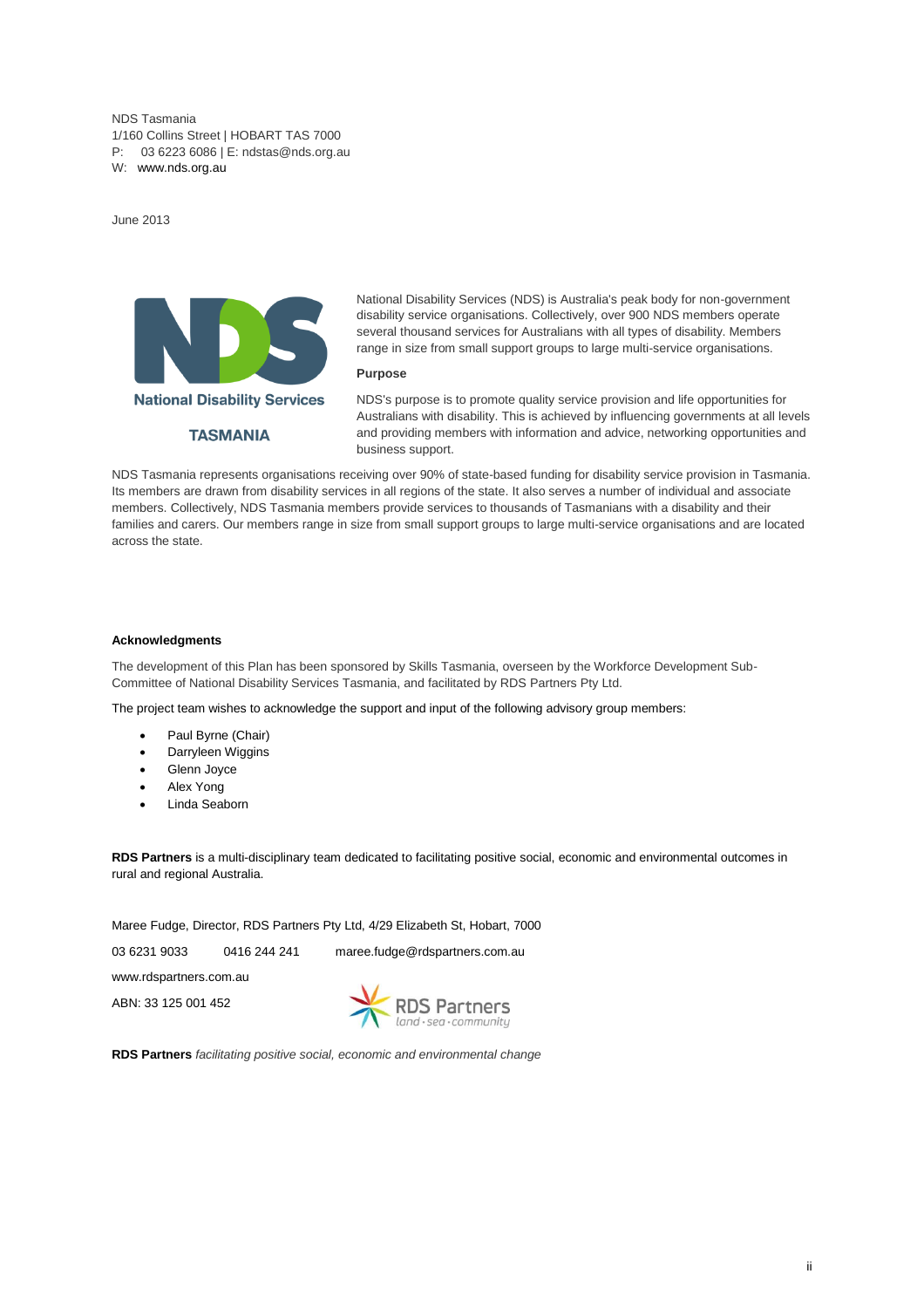# Table of Contents

# <span id="page-2-0"></span>List of Abbreviations

| <b>CSHISC</b> | Community Services and Health Industry Skills Council                                      |
|---------------|--------------------------------------------------------------------------------------------|
| <b>DHHS</b>   | Department of Health and Human Services                                                    |
| FaHCSIA       | Commonwealth Department of Families, Housing, Community Services and<br>Indigenous Affairs |
| IR.           | Industrial Relations                                                                       |
| <b>NDIS</b>   | National Disability Insurance Scheme                                                       |
| <b>NDS</b>    | <b>National Disability Services</b>                                                        |
| VFT           | <b>Vocational Education Training</b>                                                       |

# <span id="page-2-1"></span>Disclaimer

The information contained in this document has been sourced from various consultations, publications and websites.

NDS Tasmania and its subcontractors accept no responsibility for the accuracy or completeness of the information gained from these sources and recommends that readers exercise their own skill and care with respect to its use.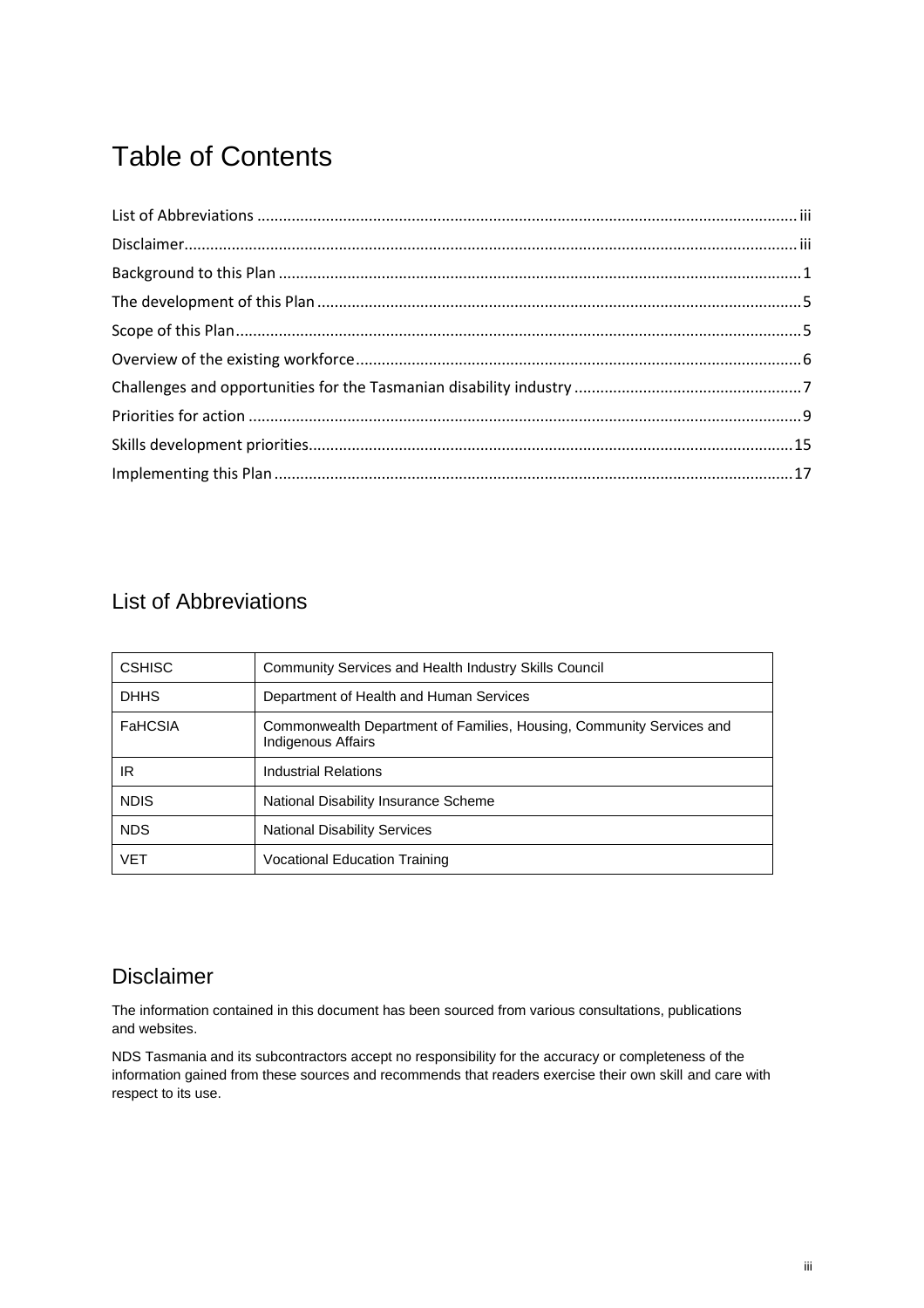# <span id="page-3-0"></span>Foreword

The disability industry in Australia is undergoing a period of transition and reform that will dramatically change the landscape of disability care. It is an exciting time for consumers and the industry, with an expansion of consumerdirected care and support likely to lead to significant growth of services and supports.

In Tasmania, the introduction of the national disability insurance scheme, DisabilityCare, and the move to a managed market environment will present a significant and unique set of challenges and opportunities for disability and mainstream systems to address.

Workforce development and planning is important to the delivery of quality services and places the interests of the consumer as its goal. It is a critical industry function that will set the foundations of our capacity to respond proactively and innovatively to the emerging environment.

The introduction and preparation for the national disability insurance scheme sharpens this focus considerably. Those who invest now will be best equipped to successfully navigate the period of transition and best placed to serve consumers in the future.

This Plan complements work occurring at the national level yet reflects the specific priorities of the Tasmanian industry. NDS Tasmania looks forward to working with our members and other stakeholders to meet the challenges and opportunities ahead, and work toward building a workforce that is equipped to respond to the changing needs of disability care in the future.

David Clements State Manager, NDS Tasmania



I am pleased to introduce the Workforce Development and Skills Plan - Tasmanian Disability Industry: 2013-2018.

The disability industry is facing profound changes due to the implementation of the national disability insurance scheme – DisabilityCare. The required workforce is predicted to double, service delivery will focus even more on being consumer-centred, and the business structure of the organisations will change, requiring new skills in management.

With the implementation of DisabilityCare there will be opportunities for skilling the existing and future workforce in the disability industry. This plan maps the currently known activity and brings it together into a cohesive plan, and positions Tasmania to maximise the opportunities by working in a coordinated fashion.

The plan is a valuable tool for the industry and the individual services in preparing to achieve their service delivery goals. It also informs Skills Tasmania about where it is useful to undertake further project activity with this industry. The disability services industry and the community services more widely, are important strategic partners to Skills Tasmania in our objective of advancing workforce development in the state.

Skills Tasmania looks forward to working with the disability industry in the implementation of the plan. I highly commend this plan, and the strategic vision it portrays: I encourage the disability industry leaders and all associated partners to use it to guide workforce development and skills planning over the coming years.

I believe the quality and strategic insight embodied in this plan will guide the future growth of the disability workforce and prepare it to meet the challenges facing the industry.

I extend my congratulations to all of those involved in the development of this plan.

Dr Chrissie Berryman General Manager, Skills Tasmania

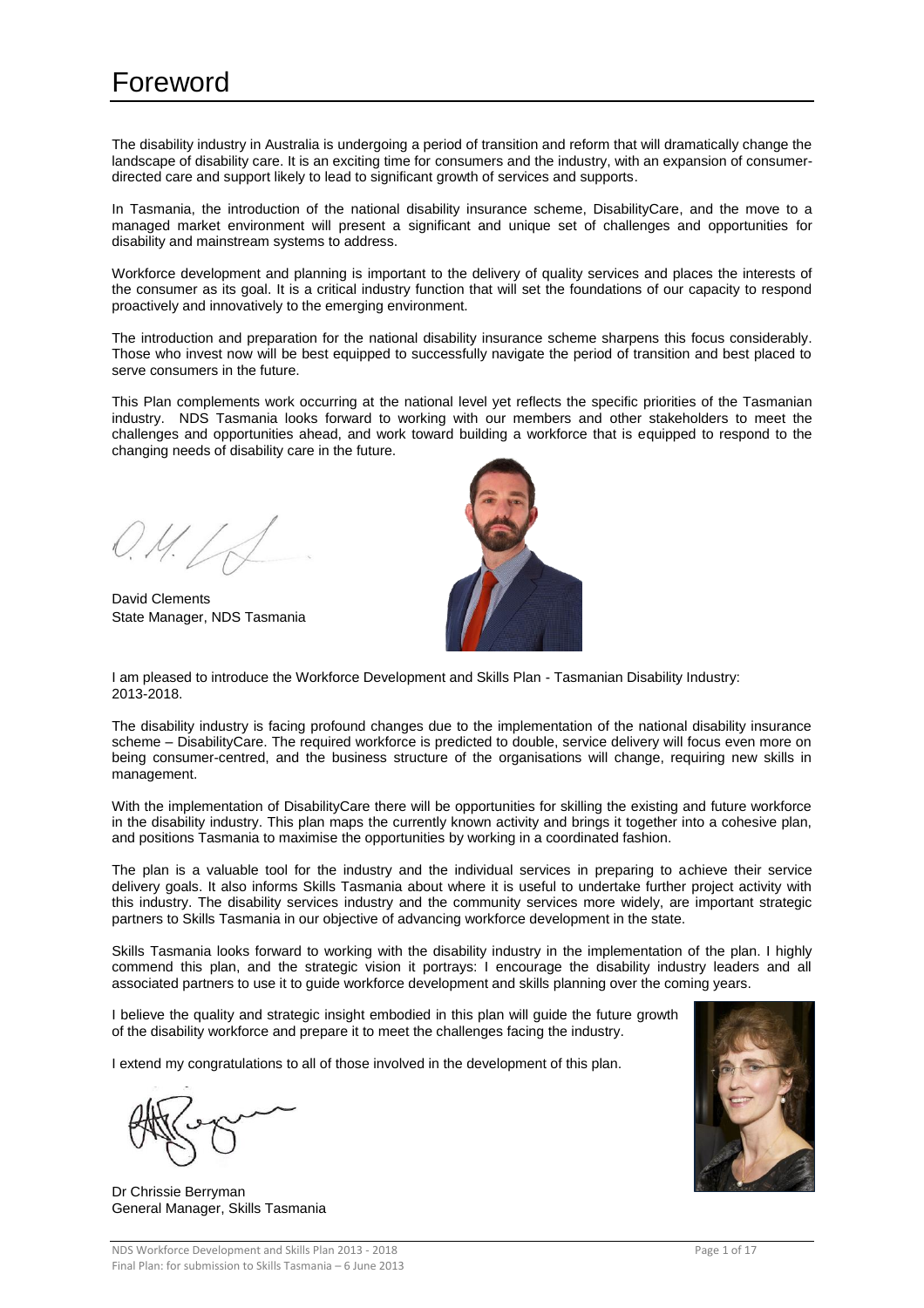# **Background to this Plan**

NDS Tasmania and its industry members have long prioritised workforce planning and development as an important investment in ensuring service users receive high quality services.

In 2009, the then Disability Services Sector Guiding Network identified a set of priority actions to position the disability industry as an industry of choice. Since that time a series of National and State based reforms have renewed the interest and importance of workforce planning and development for the Tasmanian disability industry.

The disability industry is set to change dramatically over the coming five years, marked by three significant, overarching trends:

- projected growth in demand for services and expected investment in increased services;
- a move towards greater levels of self-directed funding and care arrangements for service users; and
- a rapidly ageing and shrinking workforce.

State and Federal Governments have committed to the introduction of the National Disability Insurance Scheme, with Tasmania to become a launch site for the scheme from 1 July 2013 for eligible 15-24 year olds, and full implementation of the scheme for other eligible Tasmanians to be in place by July 2019. As evidence of the importance placed on these reforms, the Australian Government has committed \$122.6 million nationally over four years specifically for sector development activity to commence in 2012-13. In addition, Skills Tasmania is working proactively with the disability industry to support workforce development.

Strategic investment in workforce development and planning, at industry-wide and organisational levels, is required from the industry and funders to meet the challenges and realise the opportunities in this environment.

In this context, Skills Tasmania and NDS Tasmania have partnered to sponsor the development of this Industry Workforce and Skills Plan 2013-2016.

# **The National Perspective**

Workforce planning and development continues as a national priority across most industry sectors in Australia. Its growth in importance is related to both the productivity and participation policy agendas for the Federal Government. The national focus also responds to the rapidly ageing population, the changing face of Australia's economic makeup and the attendant workforce shortages experienced increasingly across all sectors.

Nationally, the age profile of the current workforce in the disability industry shows a high proportion of people aged 40-59 years, with estimates indicating up to 20% of the workforce is expected to retire within the next decade<sup>1</sup>. Workforce shortages are expected to intensify across Australia, with NDS predicting that nationally the disability industry will need over 300,000 additional workers by 2015. Competition from other industries, including sectors within community services, will remain strong, particularly from the resources sector.

Legal requirements together with community and funder expectations for high standards of corporate governance, accountabilities and strategic leadership have grown across the disability and community services sector. The introduction of the Australian Charities and Not-for-profits

NDS Workforce Development and Skills Plan 2013 - 2018 Page 2 of 17 Final Plan: for submission to Skills Tasmania – 6 June 2013

 $\overline{a}$ <sup>1</sup> National Disability Services, April 2013, *Submission to CS&HISC 2013 Environmental Scan*, viewed 22 April 2013, <www.nds.org.au>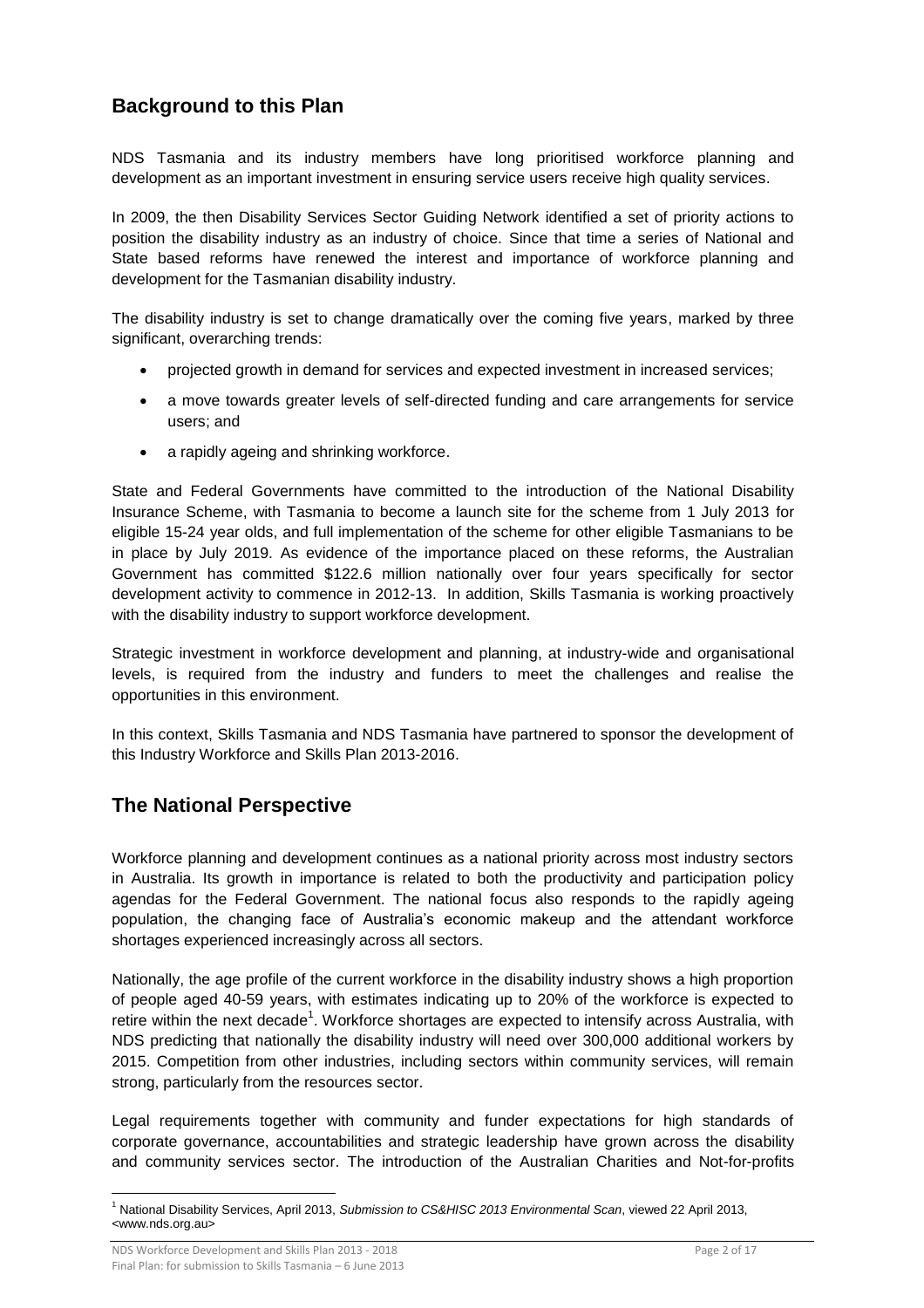Commission is likely to continue to raise the benchmark for governance and strategic performance of not-for-profit disability service providers.

In addition to industry growth, significant turnover of the current workforce is expected in the context of transition and reform, placing further pressure on the disability industry to identify workforce attraction, retention and up-skilling strategies over the coming five years<sup>2</sup>. This will affect all 'levels' within organisations from disability support workers and allied health professionals, to middle managers, to senior executives and Boards.

## **The Tasmanian Perspective**

Tasmania has the highest rate of disability in Australia with 22.7% of the population identifying some form of disability (compared to the national average of 18.5%)<sup>3</sup>. This represents an estimated population of 118,000 Tasmanians with disability (as at June 2011)<sup>4</sup> of which 35,350 are defined to have severe or profound disability and 83,650 people with other activity limitation. Department of Health and Human Services (DHHS) figures indicate the current number of people with disability accessing specialist services is approximately 6,000. This indicates that approximately 17% of people with a severe or profound disability currently receive funding through the state specialist service system. Further, it is estimated that disability employment services support approximately 500 individuals in supported employment.

The disability industry in Tasmania employs approximately 4,500 individuals in paid work with a further 500 individuals engaged in unpaid work and comprises approximately 50% of the State-funded disability and community services workforce. In addition to the social value created by disability services organisations, the disability industry contributes significantly to the Tasmanian economy.

In 2012-13 the combined state and federal investment in the industry was approximately \$175m. NDS estimates using the REMPLAN Input/Output model indicate that creation of a job in the disability industry has flow on effects to create another 1.5 jobs in other sectors. Conservatively, NDS estimates that for every 100 jobs created in the disability industry as a result of national reforms, a further 100 jobs will be created through flow on industrial and consumption effects<sup>5</sup>.

The disability industry is complex and diverse and supports many areas of an individual's life. In helping to meet and support the holistic needs of a person with disability and their family and carers providers offer support services across a range of support types including personal care, accommodation, employment, education, therapy, sport, recreation, advocacy and lifecycle planning.

In 2010, Tasmania alongside other Australian states and territories, committed to a framework for service provision<sup>6</sup> that focuses on:

- early intervention and prevention;
- lifelong planning and increasing independence; and
- social participation strategies.

Embedded within this framework are person-centred approaches focused on tailoring personalised support and services to individuals, their families and carers.

 $\overline{a}$ <sup>2</sup> Community Sector and Health Industry Skills Council (2012) *'Environmental Scan 2012'*: Canberra: CSHISC: www.isc.org.au <sup>3</sup> Australian Bureau of Statistics, *Disability, Ageing and Carers, Australia*, 2009, Canberra.

<sup>4</sup> ABS 2011, Census data, Canberra

<sup>5</sup> NDS April 2013 Unpublished communication

<sup>6</sup> National Disability Strategy 2010-2020 Report to COAG 2012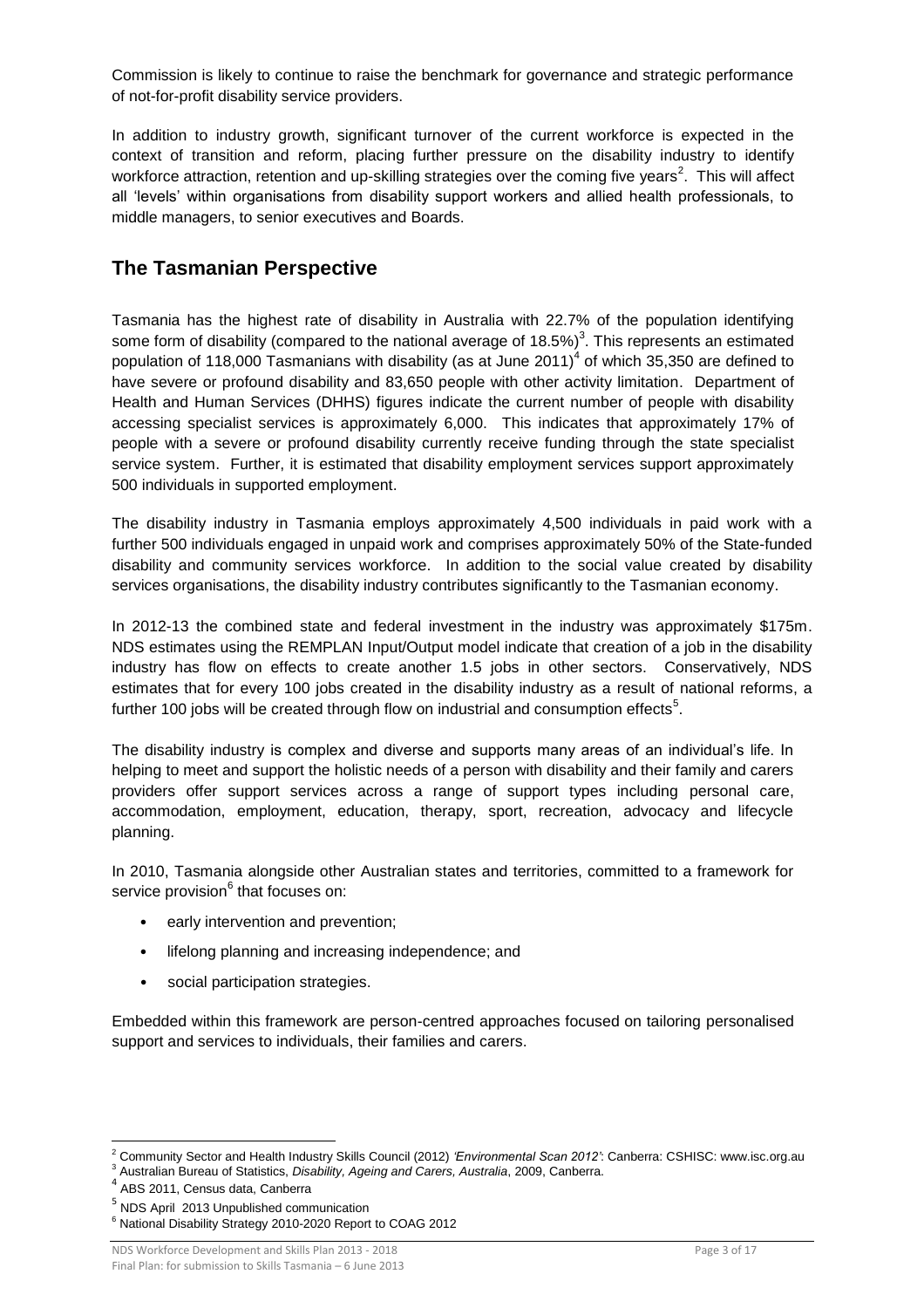The profile of people living with disability in Tasmania is expected to change over the next five years. The proportion of consumers with complex health needs is expected to increase, as are the numbers of people developing age-related disability and those with multiple and complex needs<sup>7</sup>.

The current shortage in allied health therapists and specialised registered nurses is likely to become a significant issue for the disability industry.

The disability industry in Tasmania faces competition for new workforce entrants from a range of industries in Tasmania. Industries such as primary industry, aged care, resources and tourism are working hard to attract new workforce entrants at all career levels, and addressing industry conditions in preparation for increasing competition to retain skilled workers. However, demographic trends for Tasmania indicate strongly there will be fewer young workforce entrants and increased numbers of close-to-retiring age employees seeking to 'stage out' of employment.

In the past the Tasmanian Department of Health and Human Services (DHHS) has played an important role in funding and collaborating with the disability industry on workforce planning and development. NDS expects this collaboration to continue through the life of this Plan, with the DHHS expected to continue to play a role in industry development and reform, and as a partner in workforce development and planning.

Anecdotal information indicates that some members of the disability workforce are employed across disability and aged care services. Future workforce planning will seek to collaborate with the aged care sector for mutual benefit. Similarly, the Community Services Workforce Plan (2012), which addresses the priorities of several specialist community service sectors, identified a range of similar trends and priorities to the disability industry.

At the same time, nationally driven reform is informing specific requirements and tailored approaches for the disability industry in Tasmania. Nevertheless, NDS Tasmania will seek to participate in broader community sector workforce development activity where that aligns with the needs of the disability sector.

Strategic action on workforce development and planning in this context is critical to the implementation of DisabilityCare and a sustainable industry to serve people with disability, their families and carers.

 $\overline{a}$  $7$  AIHW (2011) 'Australia's Welfare 2011': Canberra: AIHW: www.aihw.gov.au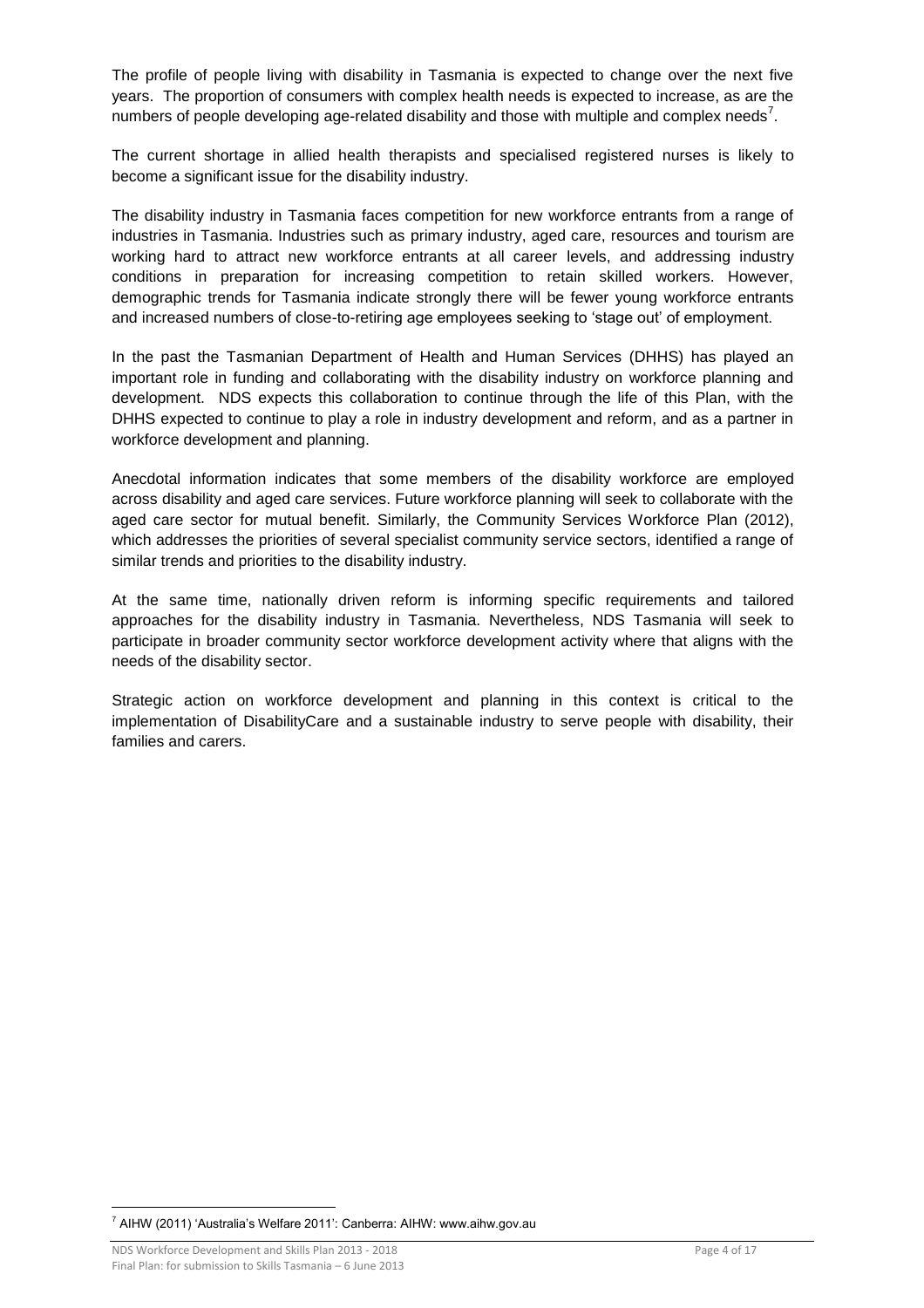<span id="page-7-0"></span>This Plan was developed through a consultative process with NDS Tasmania members and other industry stakeholders.

A consultation paper was distributed by NDS to members in February 2013. Members and other industry stakeholders were invited to provide input via an online survey, submit written input or through a series of consultation workshops (see the following Table for detail).

| <b>Participating stakeholder</b>                   | Date             |
|----------------------------------------------------|------------------|
| Industry service providers (Burnie)                | 25 February 2013 |
| Industry service providers (Launceston)            | 26 February 2013 |
| Industry service providers (Hobart)                | 28 February 2013 |
| <b>Disability Industry Supporting Stakeholders</b> | 25 March 2013    |
| <b>NDS HR Managers Network</b>                     | 9 April 2013     |
| Disability Apprenticeships Working Group           | 10 April 2013    |

A draft of this Plan was then distributed to NDS Tasmania members and other industry stakeholders for feedback in late April 2013.

The process was overseen by an NDS Advisory Group, comprising members of the NDS State Committee and Workforce Development Sub-Committee and the Skills Tasmania Industry Liaison Officer.

# <span id="page-7-1"></span>Scope of this Plan

For the purposes of this Plan, the term 'disability industry' refers to those not-for-profit organisations delivering specialised support services to people with disability, their families and carers.

Service types range from residential services, in-home personal care, day programs, supported employment, individualised support and disability employment providers. This group comprises organisations ranging from small groups to large multi-service organisations.

This Plan addresses the workforce development and planning needs of this group. NDS Tasmania understands there are service providers from the broader community services that that work with people with disability. NDS recognises that those service providers will have an interest in workforce development and planning over the duration of this Plan. NDS also recognises that given the industry reforms expected to result from the implementation of DisabilityCare, a mid-Plan review point (mid-2015), and a specific action have been included to engage with the specialist sectors that also serve people with disability as a pathway to broadening the scope of this Plan.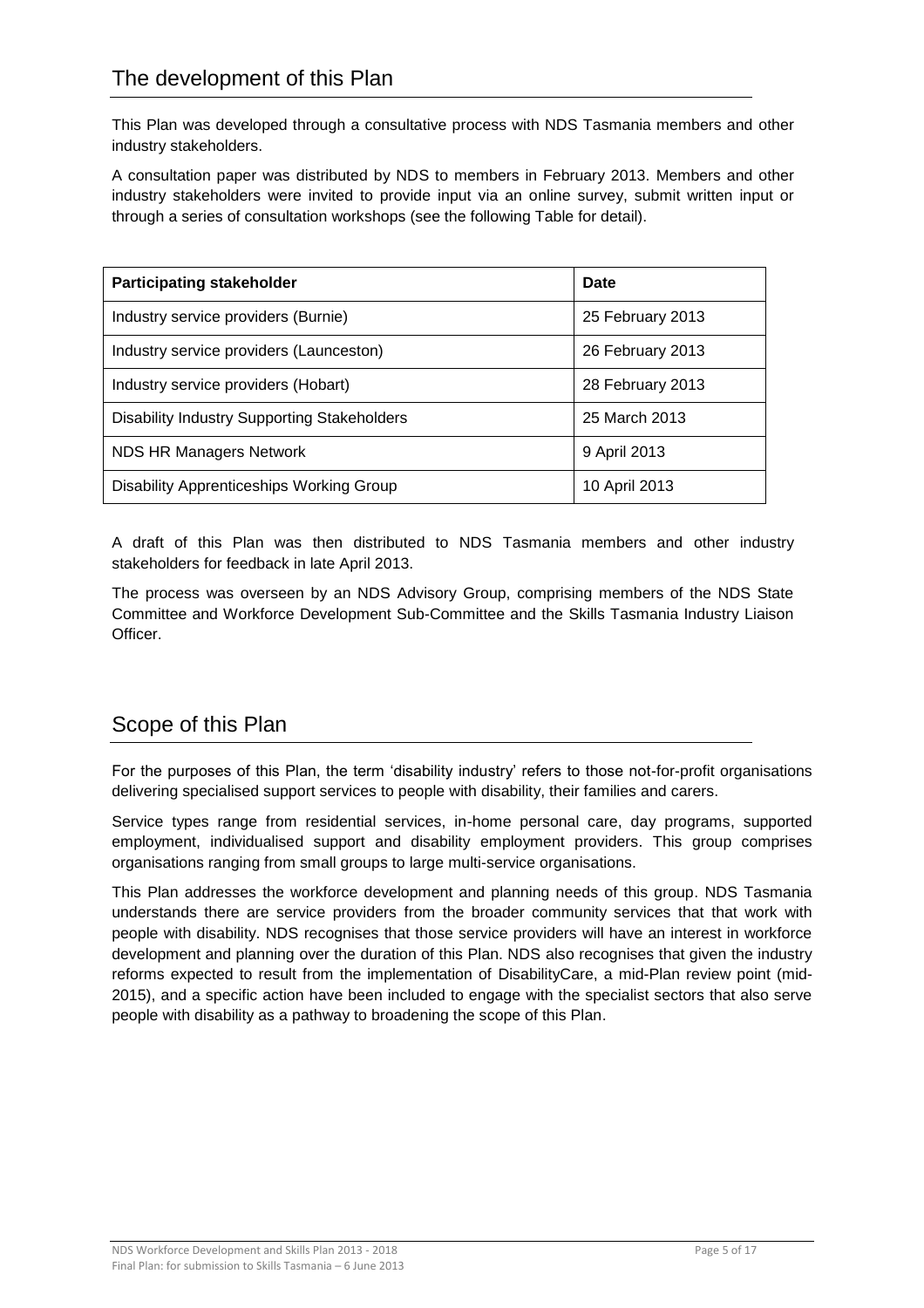<span id="page-8-0"></span>As with other industries within the community care sector, the absence of detailed workforce data for the disability workforce continues to pose a challenge to policy, planning and industry development<sup>8</sup>.

A census of the industry conducted in 2012 by the Tasmanian Department of Health and Human Services identified the total figure of approximately 5000 staff (4500 paid/ 500 unpaid) across the state<sup>9</sup>.

Within what can be identified from available data sources<sup>10</sup>, some key characteristics of the disability workforce continue<sup>11</sup> to stand out:

- high levels of female participation (over 85%);
- high levels of part-time and casual participation<sup>12</sup> (74%); and
- over 45% aged 44-55 years.

These features point to some important risks to service quality for the industry to address, principal amongst these are establishing secure employment opportunities for individual workers, and ensuring investment in professional development and training.

Nationally, non–degree qualified/VET sector–qualified workers were estimated to represent approximately 62% of full-time equivalent workers for roles such as personal carer, home care worker, community care worker and disability and residential support worker. For the Tasmanian workforce, this would represent approximately 3100 full-time equivalent workers.

With demand for services expected to double over the next five years, implementing aggressive workforce attraction strategies is a critical industry factor that must be prioritised by industry members, people with disability, their families and carers, and investors alike.

 $\overline{a}$ <sup>8</sup> Martin and Moskos (2006) 'What we can and can't know about the community sector workforce from existing data' 9 Tasmanian Department of Health and Human Services, *Community Sector Profile*, May 2013, Hobart, viewed

<sup>31</sup> May 2013, <www.dhhs.tas.gov.au>

<sup>10</sup> ABS 2011 Census data, Canberra

<sup>11</sup> Compared to 2006 Census data and related analyses: AIHW (2006) 'Health and Community Services Labour Force 2006' www.aihw.gov.au; NILS (2010) Martin and Healy 2010 'Who works in Community Services?" www.flinders.edu.au<br><sup>12</sup> Survey of Community Services Offices or Outlets 2009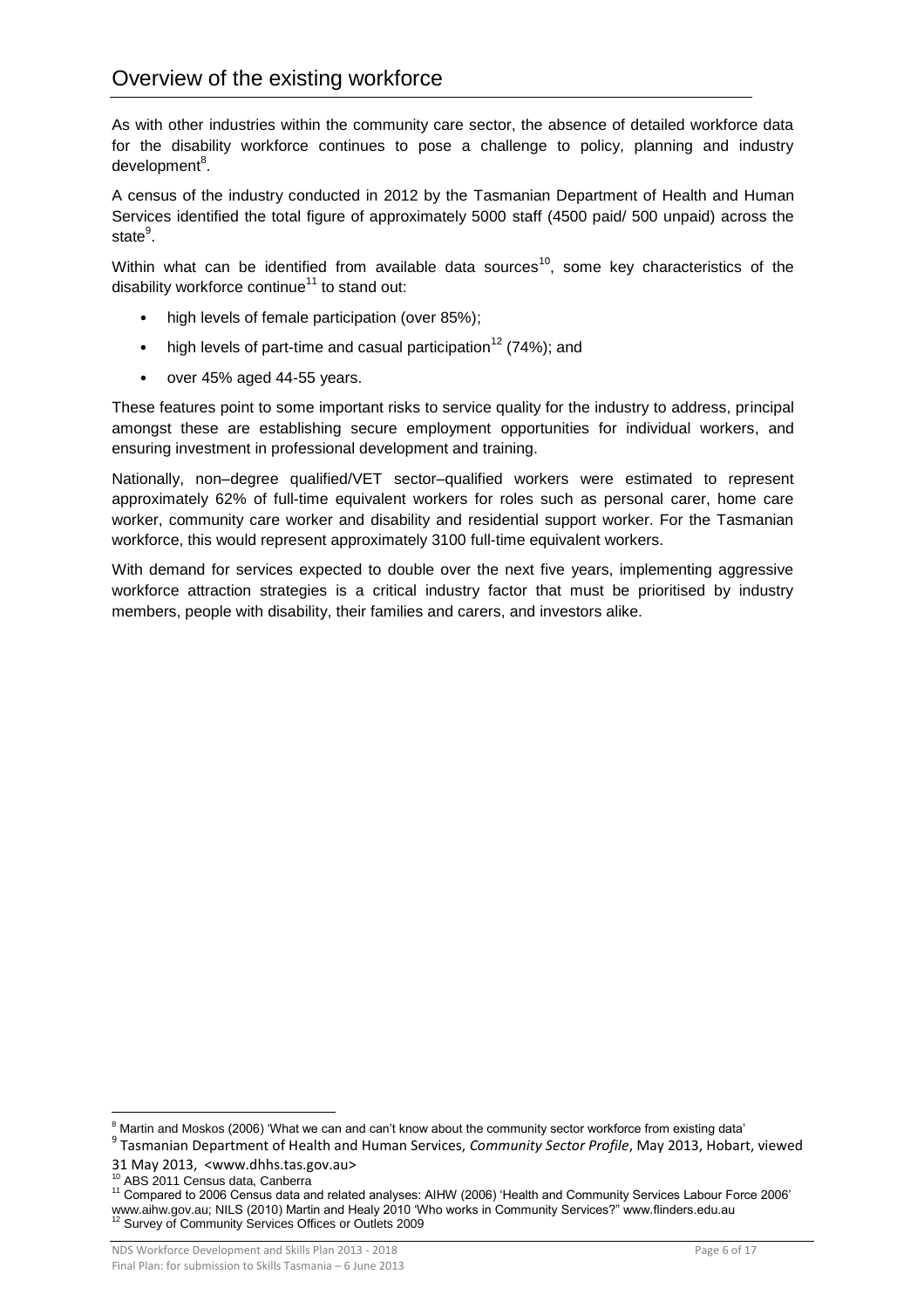# <span id="page-9-0"></span>Challenges and opportunities for the Tasmanian disability industry

The consultations identified a range of issues that fall from the combination of projected growth in service demand and investment and industry reform driven by the NDIS and its underlying premises. The implications of these changes create opportunities as well as challenges with respect to workforce development and planning.

# **Opportunities**

 *Attracting new workforce demographics to a values driven career*

The NDIS reforms are increasing attention on the person-centred and rights-based nature of disability support. Increasingly, new workforce entrants and 'career changers' are seeking the rewards of working in a values-driven industry.

 *Career changers with professional management and leadership skills*

Labour force demographic projections have identified an increasing trend in "career changers" as professional, experienced managers, from a range of industries, seek greater values satisfaction through a switch to human services and related values-driven industries.

This trend is an important opportunity for the disability industry at this time of transition as change management, innovation, commercial and forward-looking leadership skills are critical for navigating the changes ahead.

 *Reunification of the Tasmanian statefunded VET training institutions* 

As the Polytechnic and Skills Institute reunify in 2013, opportunities for improving engagement with the VET training sector will be created, to better focus on continual improvement in quality and relevance of training and qualifications

 *Innovation in service models to build client-centred focus*

The NDIS and associated reforms are driving an ever-increasing focus on supporting whole-of-life planning and aspiration. The opportunities for innovation can be inspiring and motivating for organisations and workforces productively engaged in this direction.

 *Increased diversity of roles required for whole-of-life service provision* 

As outlined above, whole-of-life planning and self-directed funding arrangements will provide opportunities for innovation in the delivery of support. This is likely to lead to changes in the structure and organisation of work roles.

On this basis, the industry has even greater potential than previously to be promoted as an interesting and rewarding career option, attracting new workforce entrants and career changers alike, as well as those from established disciplines/professions (e.g. allied health).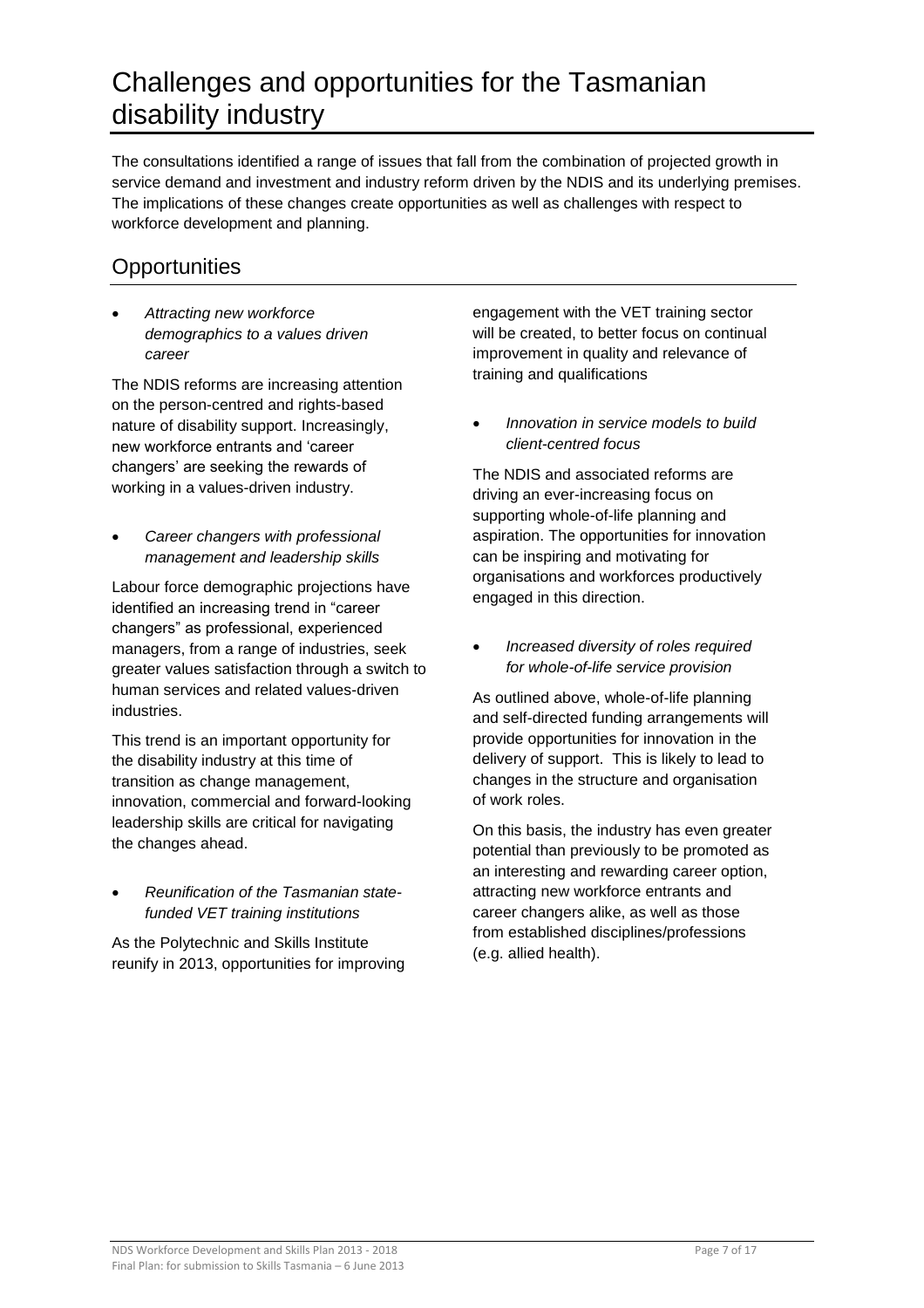# **Challenges**

Alongside these opportunities, the consultations identified the following concerns.

*Change to the industrial landscape*

The nature of consumer-directed funding will demand greater flexibility from service providers. This combined with levels of unpredictability in service demand will drive industry reform and restructuring that will need to take into account the emergence of new roles and changing contractual environments.

Additionally, in responding to the need for flexibility, service providers may seek to further casualise an already highly casualised workforce, presenting a risk to quality and the capacity of organisations to invest in skills and continual development.

 *Workforce appetite for provision of individualised support*

Individualised support requires high levels of flexibility, autonomy and self-management on the part of support workers and associated job roles. This is likely to be a point of greater attraction to people not currently working in or considering the industry as a career option.

However, service providers reported consistently that many within the current workforce already struggle with the requirements of flexibility and self-management.

Supporting a culture change within the existing workforce to embrace the transition ahead will require specific long-term attention, and excellence in leadership and management skills.

*Maintaining high quality service provision*

Reforms under the NDIS are expected to usher in high numbers of people with disability, their carers and families, with many managing the purchase of services directly and a corresponding contraction of core funding for current models of specialist service provision.

Service providers stressed the risks associated with this change related to access to high quality services. Investment in quality standards, safeguards and risk management, continual quality improvement and training and professional development are regarded as critical costs of service provision within the current model of service provision that is structured around core funding – a model already stretched by rising costs and increasing

compliance. Service providers expressed concern that a 'managed market' environment will reduce organisational capacity to invest in such functions<sup>13</sup>.

 *Training costs and cultural barriers to upskilling the current workforce*

Establishing a minimum qualification for core job roles remains important to service providers in Tasmania, notwithstanding concerns noted above regarding viability and professional development responsibilities.

Emerging core job roles under industry reform will broaden the focus of this work, which will also be driven to some degree by the implementing of national quality standards for disability care.

A critical challenge for service providers is the impact of training and out of service costs underlying an introduction of minimum qualification and the imperative to up-skill the existing workforce in the face of the transition to the NDIS.

Further, addressing cultural resistance to 'upskilling' and/or 're-skilling' in Tasmania remains a significant concern for service providers and will demand high levels of management and leadership skills.

 *Literacy and numeracy within current workforce*

Service providers voiced concern about the low levels of functional literacy and numeracy within the current workforce. Reflecting the low literacy levels more broadly, many within the Tasmanian disability industry will struggle with increasing accountability and compliance responsibilities under the NDIS reforms. Improving functional literacy and numeracy is a priority for the industry now.

 $\overline{a}$ 

 $^{13}$  See Cortis, Meagher, Chan, Davidson and Fattore (2013) '*Building an Industry of Choice: Service Quality, Workforce Capacity and Consumer-Centered funding in Disability Care*', SPRC, UNSW www.sprc.unsw.edu.au for discussion.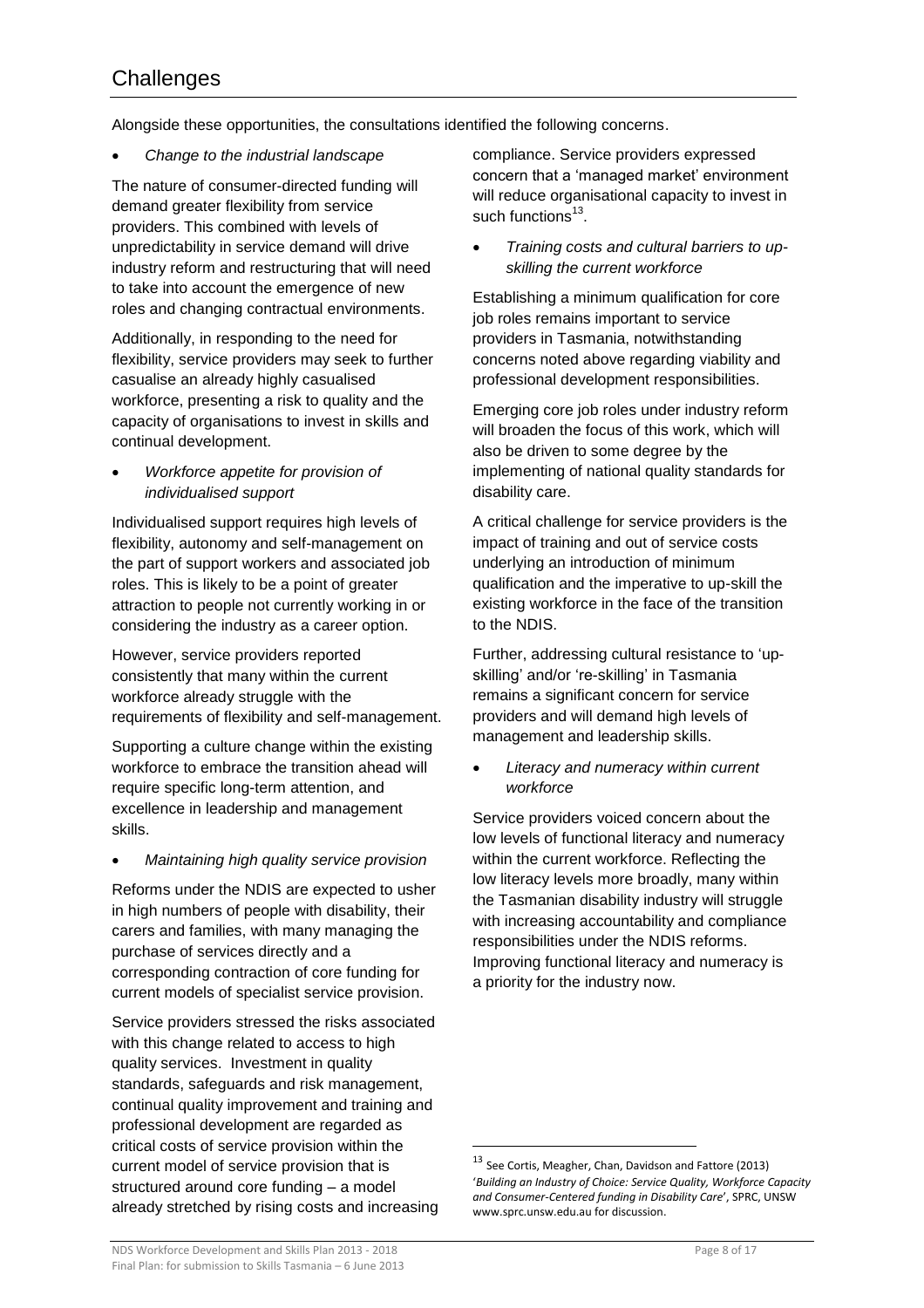<span id="page-11-0"></span>In addition to the opportunities and concerns, several 'themes' emerged from these consultations. This workforce development and industry skills plan has been organised around these themes as priorities for workforce development and planning for the next five years.

#### *Priority 1: Industry capacity and capability for workforce development and planning*

#### **Outcome sought: A strategic and integrated approach to workforce development and planning as a foundation for navigating the transition to greater emphasis on selfdirected funding and a 'managed market' environment.**

NDS Tasmania comprises a small local staff underwritten by strong national resources. Nationally, workforce development and planning is a priority, focused on equipping the industry for the transition and industry restructure. A number of the action priorities identified in this Plan sit logically with the industry association supported through its robust structure of working groups and advisory committees.

NDS Tasmania, as the industry association, will require investment focused on ensuring:

- industry engagement in the implementation of the strategic approach captured in this Plan; and,
- access to resources and strategies for Tasmania providers.

#### *Priority 2: Management and leadership skills*

#### **Outcome sought: Current and emerging leaders and managers are skilled in adaptive management and leadership, and able to effectively and innovatively navigate the transition to a managed market environment.**

The period of transition and industry reform ahead will demand greater innovation and high level management and leadership skills across Boards, executive management and cascading right through organisations.

Opportunities and challenges are signalled ahead, and the ability of management and leadership teams to adapt and lead adaptation will determine each organisation's capacity to serve consumers, their families and carers into the future.

#### *Priority 3: Attracting and retaining a workforce for the future*

#### **Outcome: An industry of choice characterised by a growing and diverse workforce that is inspired and rewarded by working with people with disability to live as they wish.**

Given projections of growth in demand for services and high numbers of the current workforce expected to retire over the coming period, driving reform that creates an attractive career option and promoting the industry to a wide range of workforce demographics will be critical to managing the impact of demographic change on the disability industry.

#### *Priority 4: Skilling the workforce for the future*

#### **Outcome: A workforce that is committed to continual skills development; that has the competency and capability that support new ways of working with consumers and their families and carers; and a responsive VET system that offers best quality training and support for the current and emerging workforce.**

Industry reform is driving changes to service delivery and increasing demands for accountability, flexibility and diversity from the disability services workforce. Ensuring the VET sector is responsive and offering high quality options, addressing professional development options and investment, and improving functional literacy and numeracy will remain critical priorities for industry investment and action.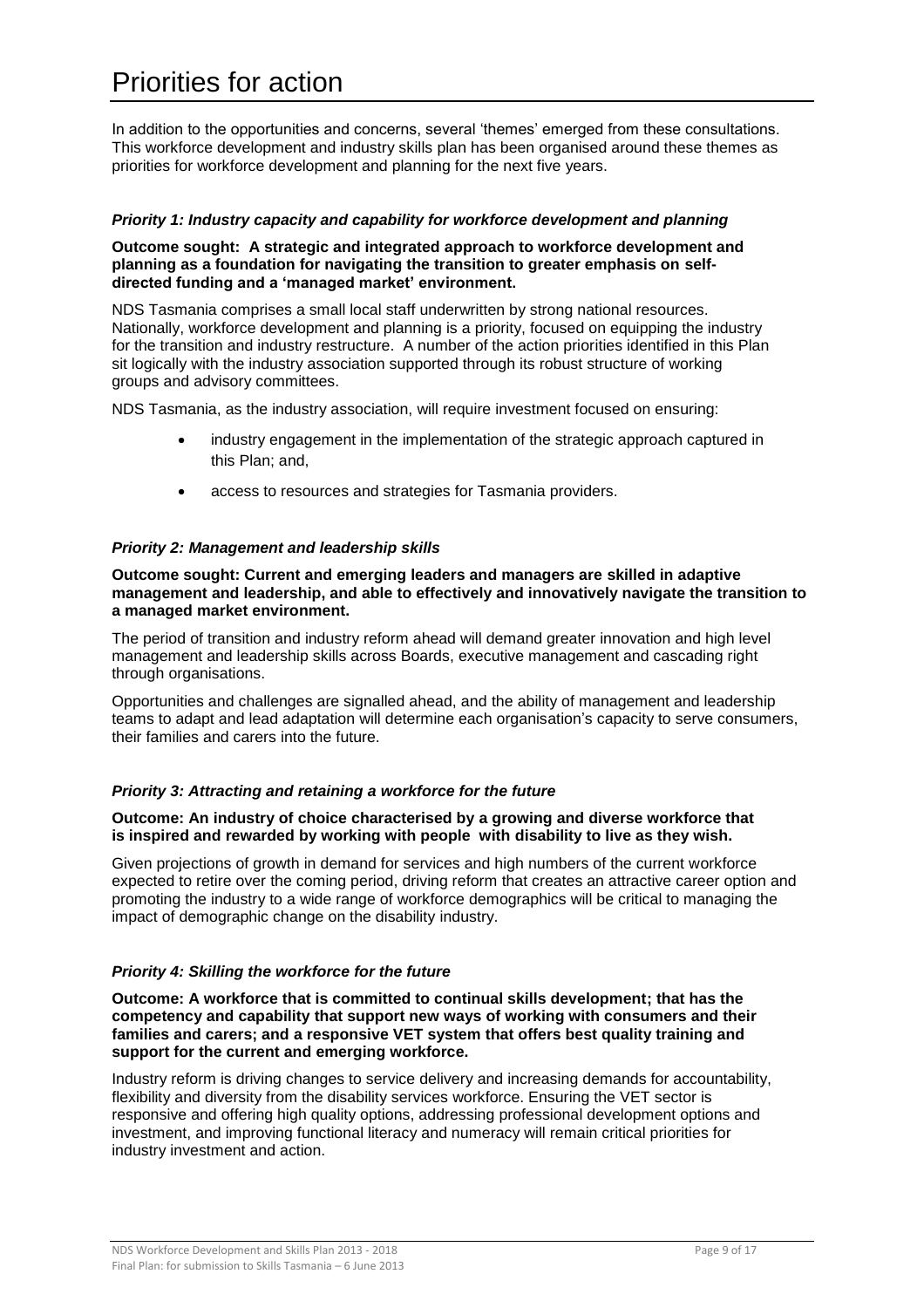**Priority area 1 Industry capacity and capability for workforce development and planning**

#### **Outcome:**

A strategic and integrated approach to workforce development and planning as a foundation for navigating the transition to greater emphasis on client-directed funding and a 'managed market' environment.

|                | <b>Planned action detail</b>                                                                                          | Responsible<br>person/body | <b>Timeframe</b>                                                                                                                     | <b>Potential partners</b>                                                                                                                                                                        | Required<br>funding |
|----------------|-----------------------------------------------------------------------------------------------------------------------|----------------------------|--------------------------------------------------------------------------------------------------------------------------------------|--------------------------------------------------------------------------------------------------------------------------------------------------------------------------------------------------|---------------------|
| -1             | Establish a workforce development and planning officer within NDS<br>Tasmania                                         | NDS Tasmania               | Short term<br>Initiated immediately,<br>supported for period of<br>transition to full<br>implementation of NDIS<br>in Tasmania, 2013 | Department Health &<br><b>Human Services</b><br>DisabilityCare<br>Australia<br><b>FaHCSIA</b><br>Skills Tasmania                                                                                 | \$115k per<br>annum |
| $\overline{2}$ | Engage carer and consumer peaks and relevant unions in<br>strategic/industry-level workforce development and planning | NDS Tasmania               | Short term<br>By December 2013                                                                                                       | Department Health &<br><b>Human Services</b><br>DisabilityCare<br>Australia<br>FaHCSIA<br>CarersTas,<br>Unions<br><b>Mental Health Council</b><br>Tasmania<br>People with Disability<br>Tasmania | \$5k                |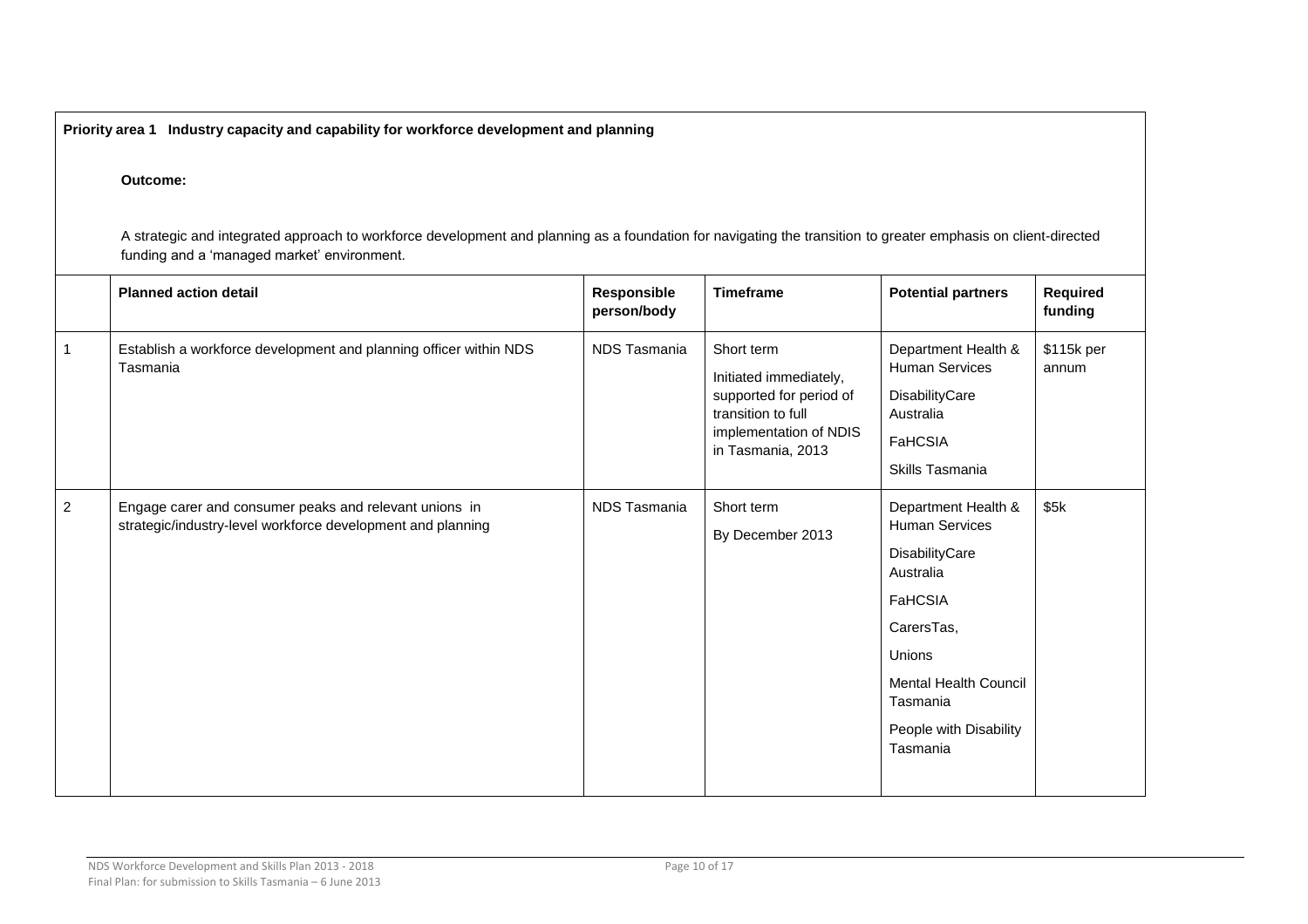| 3 | Engage with non-specialist disability providers to identify implications of<br>NDIS and associated industry reform  | NDS Tasmania                        | Short term<br>Commence by December<br>2013 | DisabilityCare<br>Australia<br>Department Health &<br><b>Human Services</b><br>TasCOSS<br>Relevant specialist<br>peaks | \$5k  |
|---|---------------------------------------------------------------------------------------------------------------------|-------------------------------------|--------------------------------------------|------------------------------------------------------------------------------------------------------------------------|-------|
| 4 | Review this Plan in two years' time to ensure relevance to changing<br>service delivery and contractual environment | Industry<br>members, led by<br>NDS. | Medium term<br>By June 2015                | Skills Tasmania                                                                                                        | \$25k |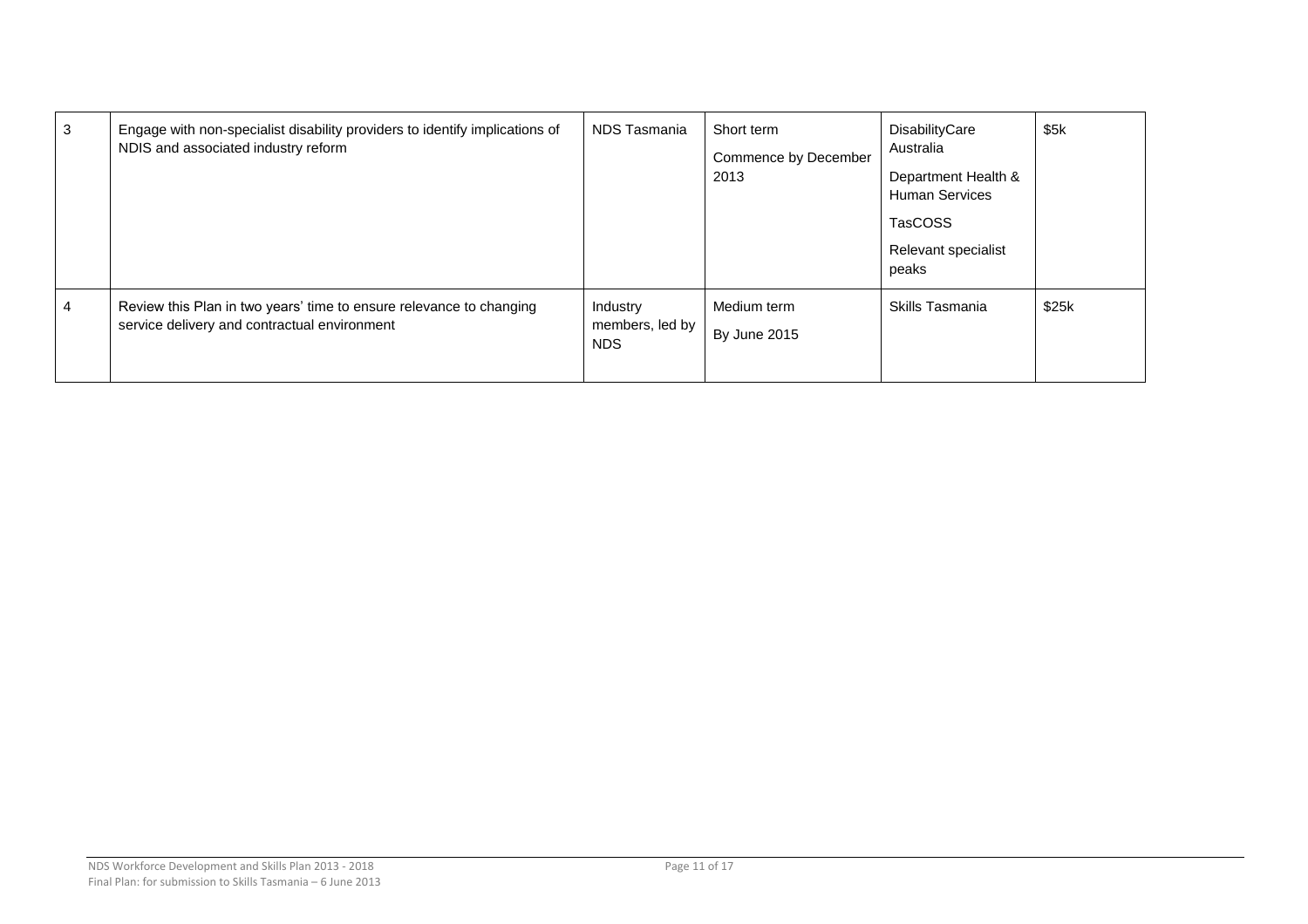#### **Priority area 2: Management and leadership skills**

#### **Outcome:**

Current and emerging leaders and managers are skilled in adaptive management and leadership, and able to effectively and innovatively navigate the transition to a managed market environment.

|                | <b>Planned action detail</b>                                                                                                 | <b>Stakeholders &amp;</b><br><b>Responsible</b><br>person/body           | <b>Timeframe</b>                                    | <b>Potential partners</b>                                                                         | <b>Required</b><br>funding |
|----------------|------------------------------------------------------------------------------------------------------------------------------|--------------------------------------------------------------------------|-----------------------------------------------------|---------------------------------------------------------------------------------------------------|----------------------------|
| 5              | Continued information and capacity building workshops on NDIS<br>implications for governance, leadership and risk management | NDIS Launch<br>Transition<br><b>Agency Sector</b><br>Development<br>Fund | Medium term                                         | <b>DisabilityCare</b><br>Australia<br>Department Health &<br><b>Human Services</b><br>NDS network | \$60k                      |
| 6              | Identify, develop and facilitate access to opportunities for Board<br>development                                            | NDS in<br>partnership with<br>relevant<br>providers and<br>stakeholders  | Short - medium term<br>(established by Dec<br>2014) | Australian Institute of<br>Company Directors;<br>TasCOSS;<br>NDS network                          | \$20k                      |
| $\overline{7}$ | Induction and information sessions for management professionals that<br>assists smooth transition into disability industry   | NDS Tasmania<br>Workforce<br>Development<br>and Planning<br>Officer      | Medium - long term<br>(June 2015 - June 2018)       | DisabilityCare<br>Australia                                                                       | To be<br>determined        |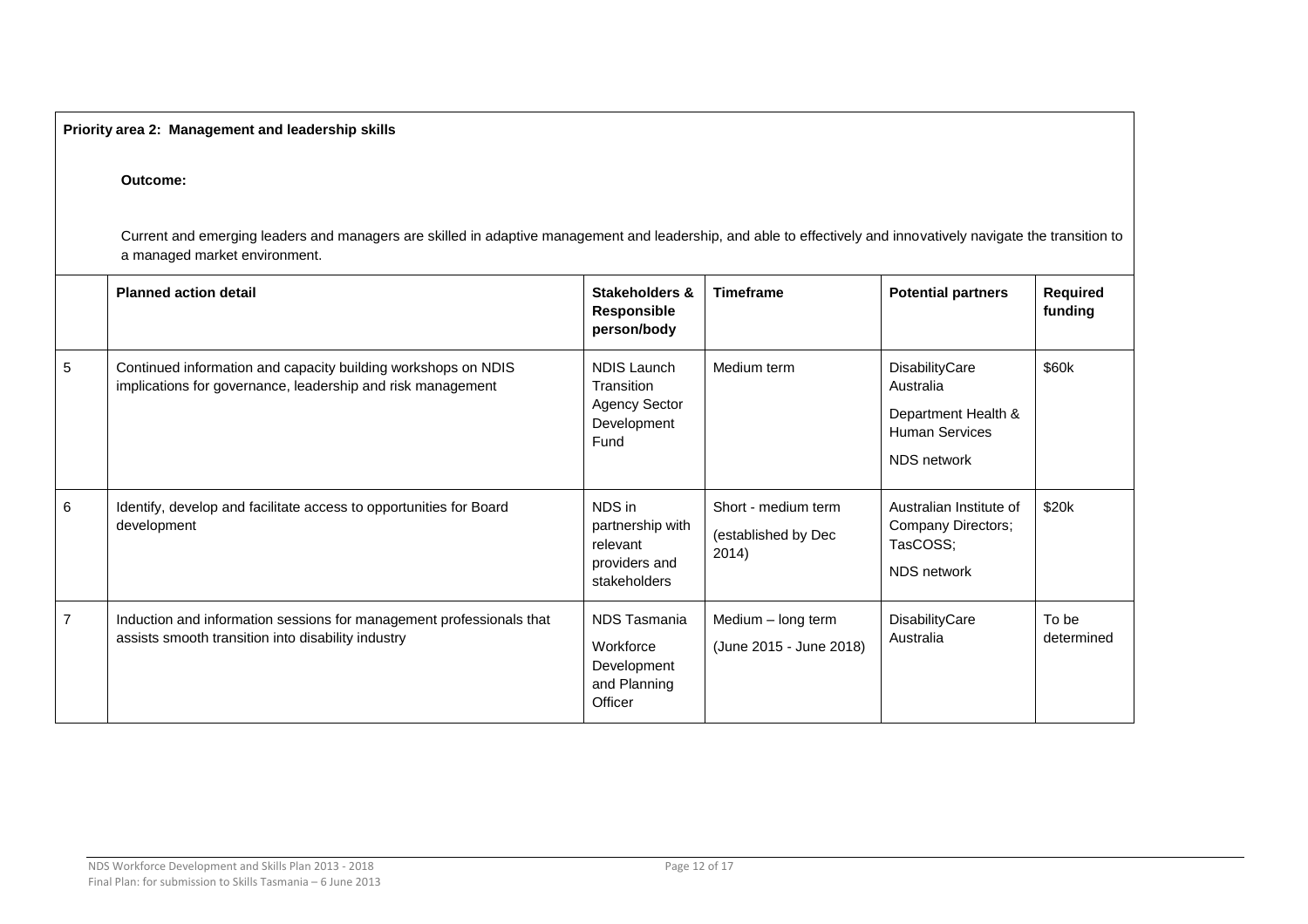**Priority area 3: Attracting and retaining our workforce**

#### **Outcome:**

An industry of choice characterised by a growing and diverse workforce that is inspired and rewarded by working with people living with disability to live as they wish

|    | <b>Planned action detail</b>                                                      | <b>Stakeholders &amp;</b><br>Responsible<br>person/body                                      | <b>Timeframe</b>                                 | <b>Potential partners</b>                                                                              | <b>Required funding</b>                                                           |
|----|-----------------------------------------------------------------------------------|----------------------------------------------------------------------------------------------|--------------------------------------------------|--------------------------------------------------------------------------------------------------------|-----------------------------------------------------------------------------------|
| 8  | Develop and invest in career pathways within the industry                         | NDS Tasmania in<br>partnership with an<br>identified IR<br>specialist and<br>relevant unions | Medium - long term<br>(June 2015 - June<br>2018) | DisabilityCare<br>Australia<br>Department Health<br>& Human Services<br>Skills Tasmania<br>NDS network | To be determined                                                                  |
| 9  | Develop diverse and flexible entry pathways to a career in disability<br>services | NDS Tasmania to<br>facilitate industry<br>leadership on this<br>action                       | Medium - long term<br>(June 2015 - June<br>2018) | DisabilityCare<br>Australia<br>TasCOSS and<br>relevant specialist<br>sectors<br><b>NDS</b> network     | To be determined                                                                  |
| 10 | Promote the industry as a rewarding career of choice                              | NDS Tasmania to<br>facilitate industry<br>leadership on this<br>action                       | Medium - long term<br>(June 2015 - June<br>2018) | DisabilityCare<br>Australia<br>TasCOSS and<br>relevant specialist<br>sectors<br>NDS network            | Organisations to<br>provide in-kind support<br>through industry<br>working groups |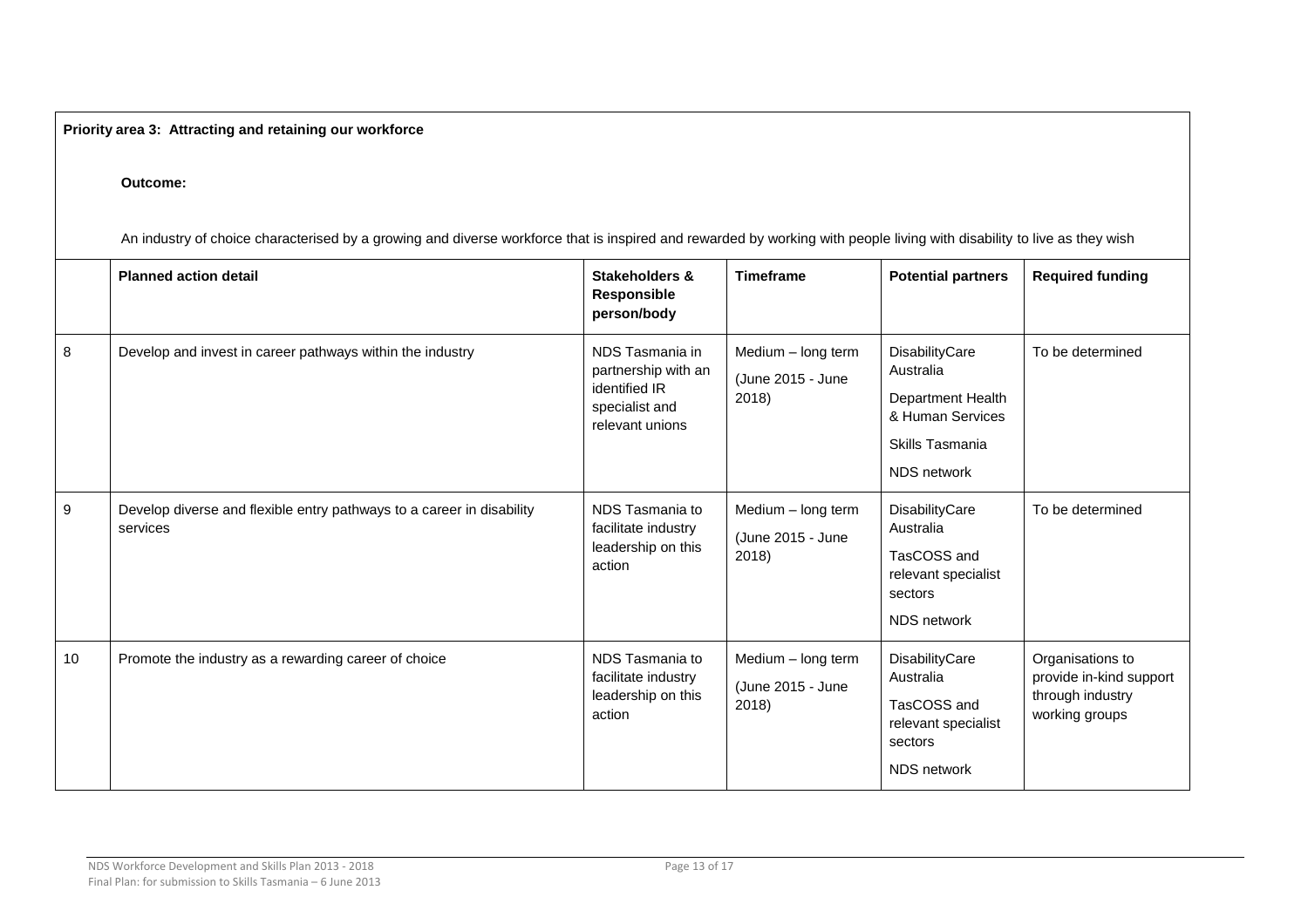|    | Priority area 4: Skilling the workforce for the future                                                                                                                                                                                                                                                |                                              |                           |                                   |                                |  |  |
|----|-------------------------------------------------------------------------------------------------------------------------------------------------------------------------------------------------------------------------------------------------------------------------------------------------------|----------------------------------------------|---------------------------|-----------------------------------|--------------------------------|--|--|
|    | Outcome:                                                                                                                                                                                                                                                                                              |                                              |                           |                                   |                                |  |  |
|    | A workforce that is committed to continual skills development that has the competency and capability to support new ways of working with consumers and their families and<br>carers; and a responsive VET system that offers best quality training and support for the current and emerging workforce |                                              |                           |                                   |                                |  |  |
|    | <b>Planned action detail</b>                                                                                                                                                                                                                                                                          | Stakeholders &<br>Responsible<br>person/body | <b>Timeframe</b>          | <b>Potential partners</b>         | <b>Required funding</b>        |  |  |
| 11 | Implementation of an industry-led roundtable with education and training<br>sector and consumer advocates                                                                                                                                                                                             | NDS Tasmania                                 | Immediate<br>commencement | Skills Tasmania<br><b>TasCOSS</b> | \$15k (p.a. for five<br>years) |  |  |

 $\Box$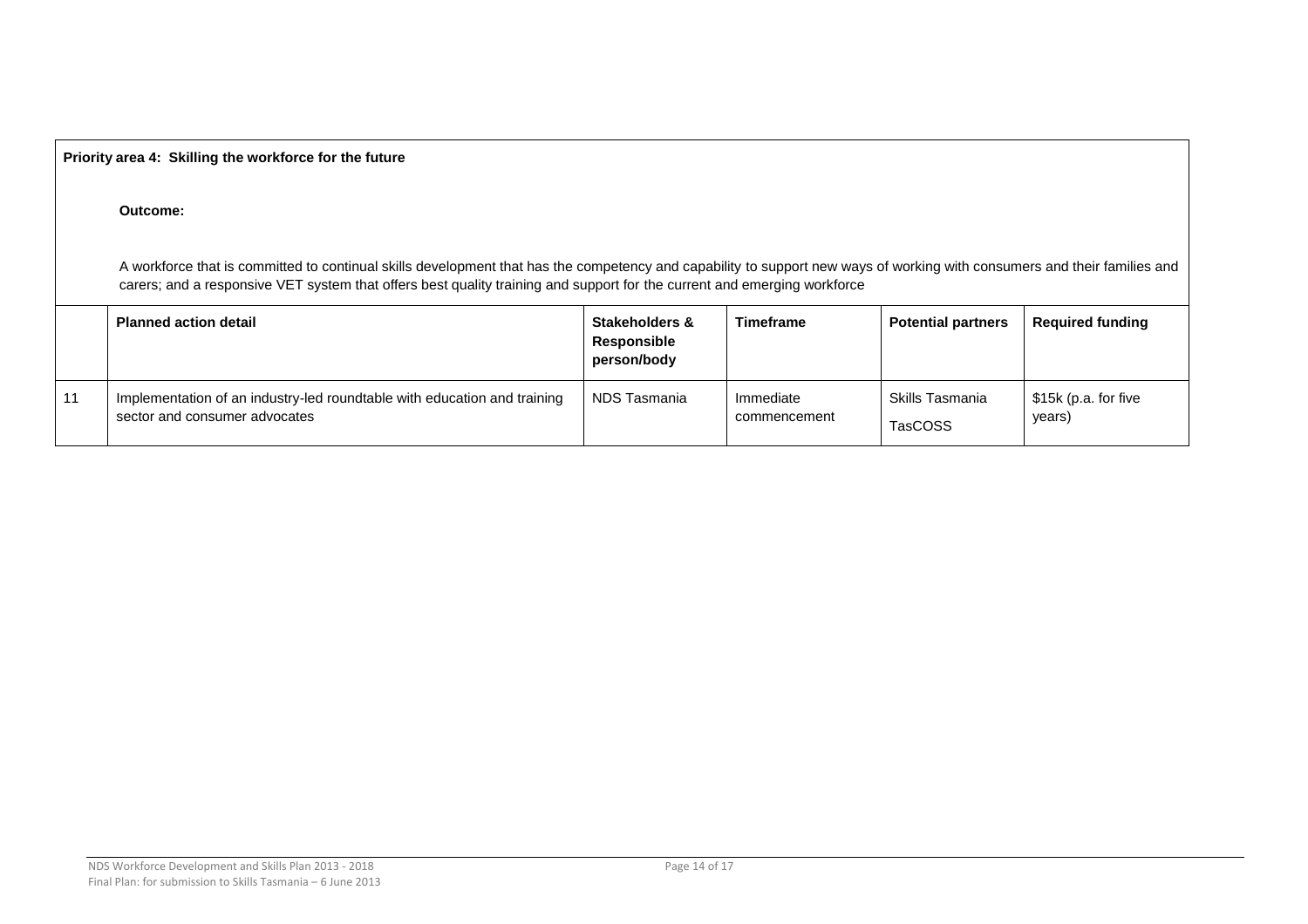# <span id="page-17-0"></span>Skills development priorities

The following are the priority skills for investment identified by the Tasmanian disability industry through this planning process combined with skills priorities determined through other, primarily national, industry workforce planning and development. The industry will work with the training and education sectors to focus investment on these priorities. These priorities will require revision at the mid-Plan review point in late 2015.

## Functional literacy and numeracy

The industry continues to voice concern about basic literacy and numeracy within the workforce. Indicators for functional literacy and numeracy in Tasmania continue to be amongst the lowest in the country, with the disability industry, as with others, reflecting those challenges. Demand for good literacy and numeracy will continue to grow as support work becomes more autonomous and responsible for planning and reporting.

### Management and leadership

- Attracting and maintaining business from self-managing consumers;
- Adapting to emerging trends, leading adaptation;
- Consumer need analysis;
- Consumer engagement in service design;
- Competing on quality and effectiveness;
- Innovating for and adapting to changing consumer interests and needs; and,
- Transparency and accountability that builds consumer confidence.

#### Change management/adaptive management and leadership:

- Determining assets and barriers, innovating, testing and confirming new practices, integrating new practices and aligning people;
- Cultural change within organisations and working productively with continual change;
- Adaptation to new business models;
- Adaptation to new work practices and skills needs; and,
- Supporting consumers, their families and carers to understand and adapt to change.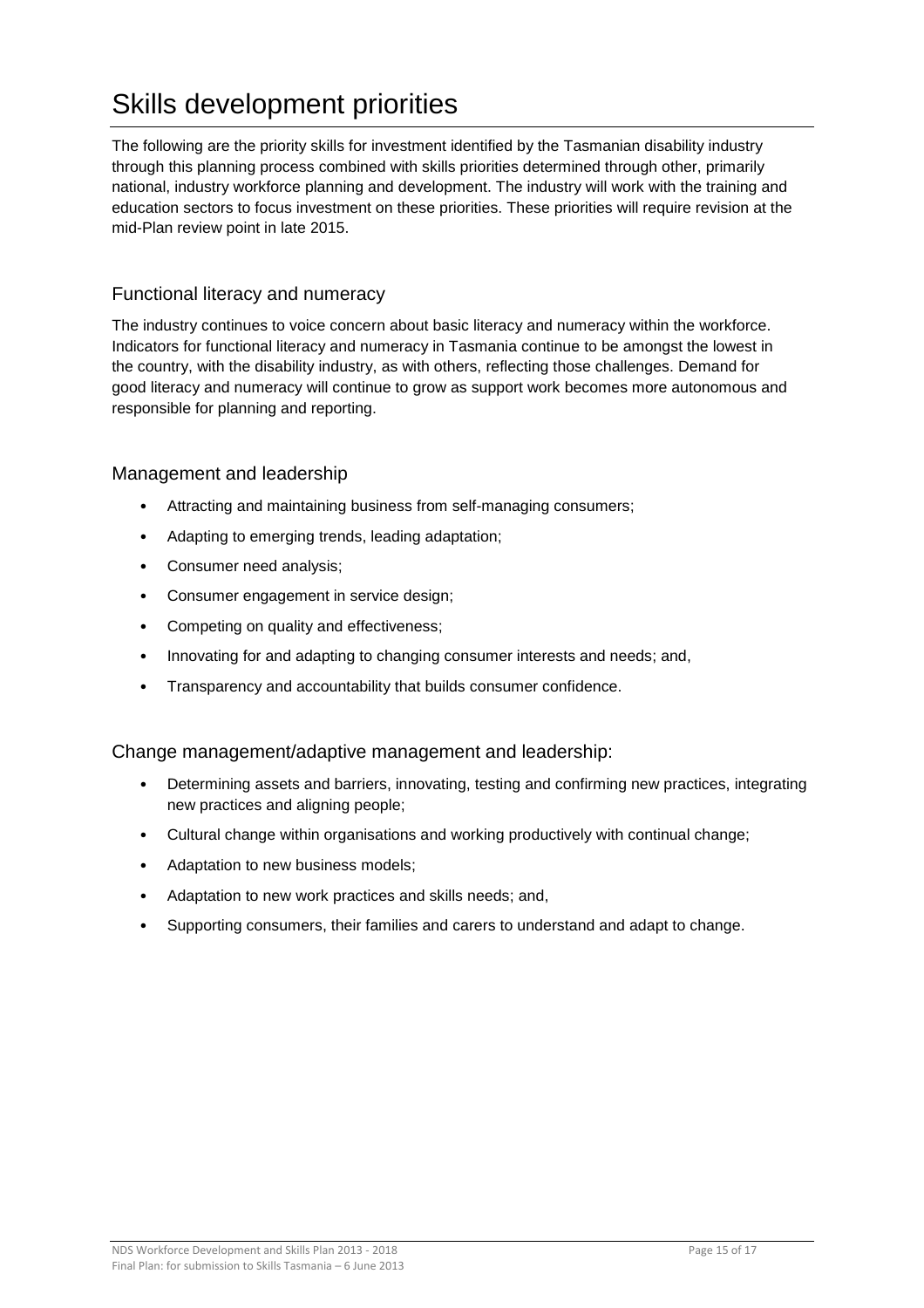#### Business management skills:

- Contracting a diversity of roles;
- Contracting for flexibility in combination with rewarding conditions and quality overheads;
- Coordination of a variety of contractors to meet person's goals (if person is not selfmanaging);
- Collaborative service models through networks of providers/associates;
- Offering specific roles/ services to self-managing person maybe a tiny slice of the person's overall plan and approach; and,
- Capacity to innovate and respond to consumer need and interests and organisation's corresponding ability to compete in a market environment.

#### Support work:

- Behaviour management skills and knowledge in working sensitively and effectively with a range of behaviours is a continuing skills gap within the workforce. Demand for high level skills, knowledge and experience of behaviour management will grow as the NDIS rolls out and support work takes place more and more in community or home settings;
- Community development working to increase access in general community settings;
- Person-centred practice ensuring choice and control, together with consumer aspirations and wishes are at the centre of support work;
- Flexibility and autonomy professional qualities that enable support workers to thrive on flexibility, working autonomously and with continual change;
- Complex health care and planning; and,
- Rights-based, enabling practice.

#### Social care professionals:

New professional roles are expected to emerge that support individualised funding:

- Rights-based, enabling decision-making practice for consumers, their families and carers allocation of resources; access; risk identification and planning; safeguards and ensuring quality services; contracting and problem solving;
- High-level person-centred facilitation and research skills;
- Facilitation of whole-of-life planning and supported need self-assessment; and,
- Ensuring choice and control.

#### Collaboration:

- Interdisciplinary practice and management;
- Generalist roles in intake, assessment, case planning and management; and,
- Skill sets crossing traditional occupational boundaries.